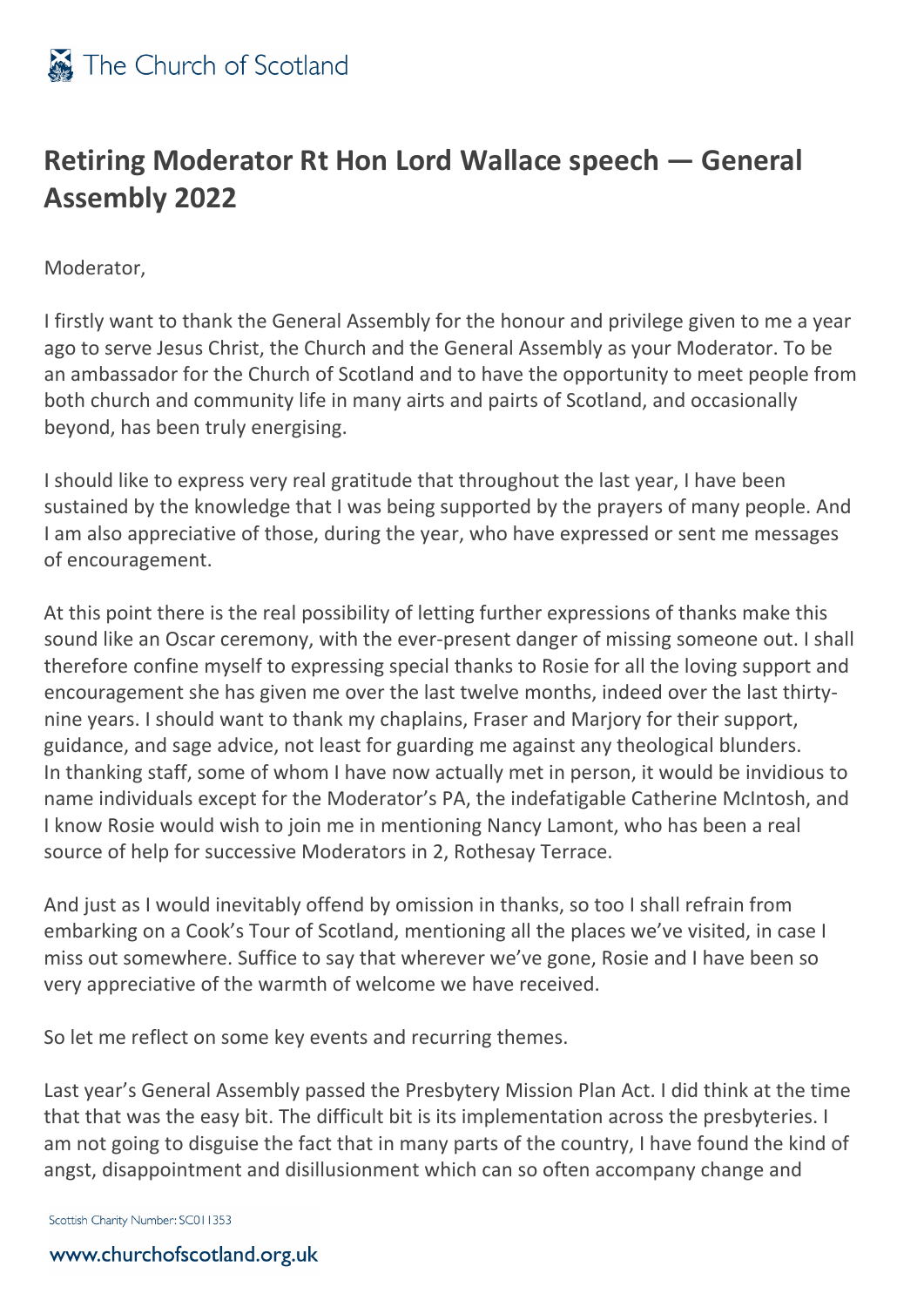

uncertainty. This must surely be a time when those of us in leadership show awareness and sensitivity, and colleagues exercise pastoral care for each other, not least to those tasked with delivering messages which may be unpalatable to some.

But I found it particularly troubling to be told that some places do not always feel loved by the centre. And I dare say that there are those in the centre who do not always feel appreciated by those they try to serve and support. Maybe we all need to strive harder to love one another and in the words which Paul addressed to the church in Thessalonica, to *"Encourage one another and build each other up..."*

In going forward, it is evident that there will be increasing demands on the eldership. Already - and in some cases for some time - elders have been stepping up to assist with worship and pastoral work. As I have visited congregations, and especially at elders' gatherings in Irvine & Kilmarnock and Angus, and a lively Elders' conference organised by Glasgow Presbytery, I have found elders, in the words of Peter in his first epistle "eager to serve." I have learned of first-class examples of training for elders which hopefully can be accessed on an ever-wider basis.

Both on Presbytery visits and other occasions, I have been so impressed by the valuable work of service to God and those in need by chaplains in a range of settings – in hospitals, prisons, universities, schools, in ports, at an airport, and in diverse places of work. Many of them bore the brunt of ministering on the front line during COVID.

I was also privileged to see at close quarters the work of the armed forces chaplains when I spent two days with the Royal Navy – chaplains getting alongside those with whom they serve, often in challenging circumstances. Next week, General Assembly will properly recognise the armed forces chaplains; but without detracting from that, may I suggest that thought be given at future General Assemblies to recognise the service given by many others engaged in chaplaincy, getting alongside those they serve in the name of Jesus.

At one meeting, discussing chaplaincy, I was asked what kind of pastoral chaplaincy support, I received when I was an MP or MSP. Frankly, the answer was nothing. But it got me thinking, and I raised the question as to who ministers to the ministers? In some places, I have been reassured that a good network of pastoral support does exist, but all too often, the response I receive suggests that clearly there are places where there is a need to be addressed.

*"Encourage one another and build each other up..."*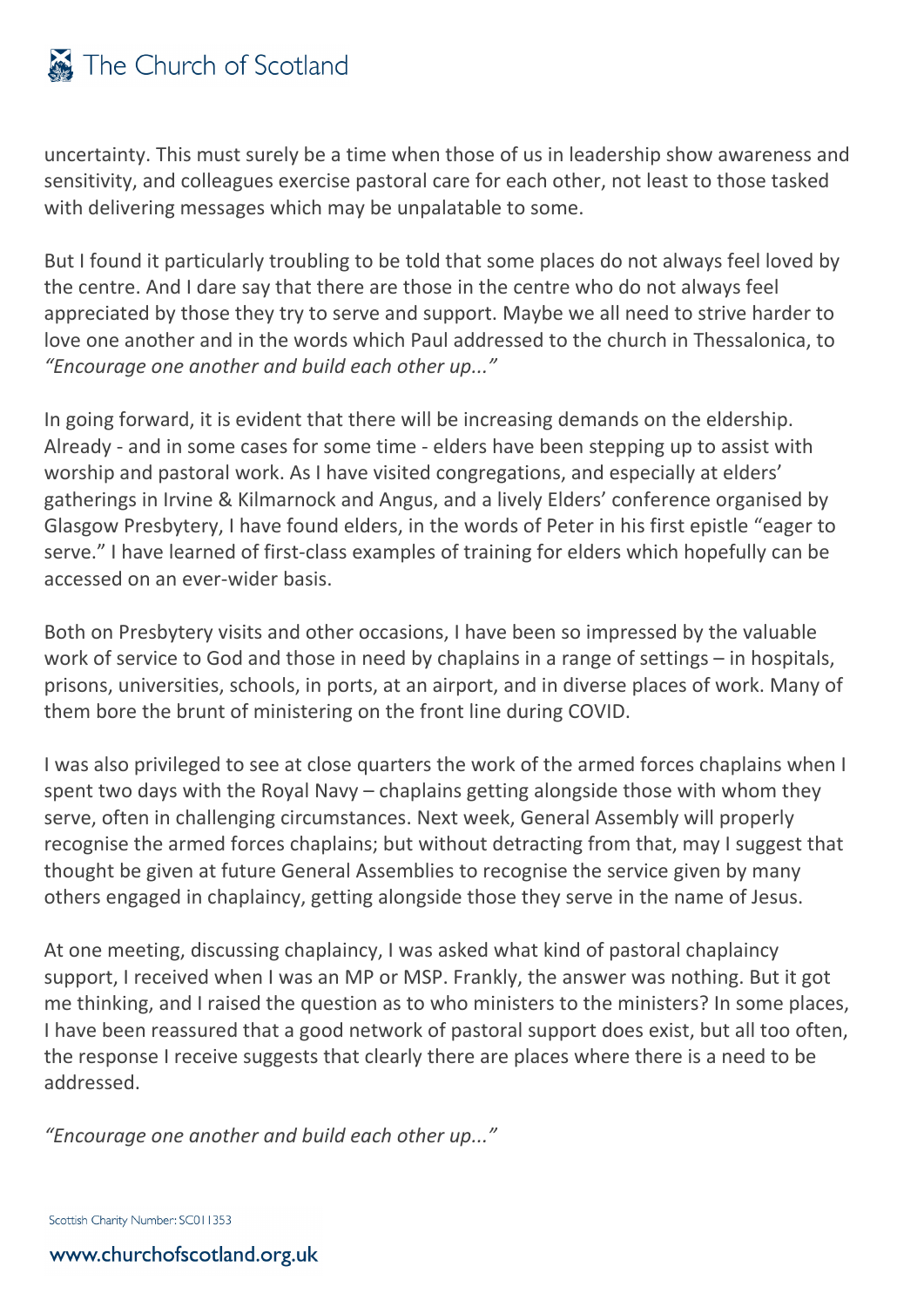## The Church of Scotland

I have also been conscious that whilst the shorthand 'Presbytery Plan' is used the correct term is 'Presbytery Mission Plan.' And over the last year, I have witnessed countless examples of mission.

I wonder sometimes whether members can be a bit put off by the term, conjuring up the kind of mission which, as a student, I engaged in with fellow students, knocking on doors in Immingham on Humberside. That can all sound scary or daunting.

I was given a proper perspective on mission last week in Forfar, when being shown the congregation's pop-up school uniform shop. The person showing me round described how uniforms, including sweaters and shirts, were handed in and duly washed and ironed before being displayed for re-use. She said, *"We have ninety-year-old members who do washing and ironing. It's their contribution to mission"*

We need to reassure members that mission is not just for those and such as those but can include their contribution in a multitude of diverse ways.

Mission calls us to "Respond to human need by loving service."

Whatever the downsides of lockdown and pandemic, it did lead to what Pope Francis described as *"an eruption of humanity"* – simple acts of kindness, a phone call to someone who was lonely or isolated, help or contribution to a food bank, delivering groceries to a neighbour. Our challenge now is to harness that "eruption of humanity" and not let it dissipate or slip through our fingers like sand, as we return to what some would describe as 'normality.' That is surely a missionary challenge for our church.

I should particularly like to highlight the work of CrossReach in their response to human need through loving service. The different CrossReach services which I have been privileged to visit have displayed two consistent features: the quality of the service provided and the commitment, by staff, to recognise and honour the dignity and personality of each person who receives CrossReach services, regardless of the circumstances in which they have been brought into contact with CrossReach. That commitment reflects the leadership given from the very top.

I readily confess that I had not fully appreciated the extent and quality of CrossReach's work before my engagement with them during the past year, and I suspect the same goes for many Kirk members. *"So let their light shine before others, so that they may see their good works and give glory to our Father in heaven."*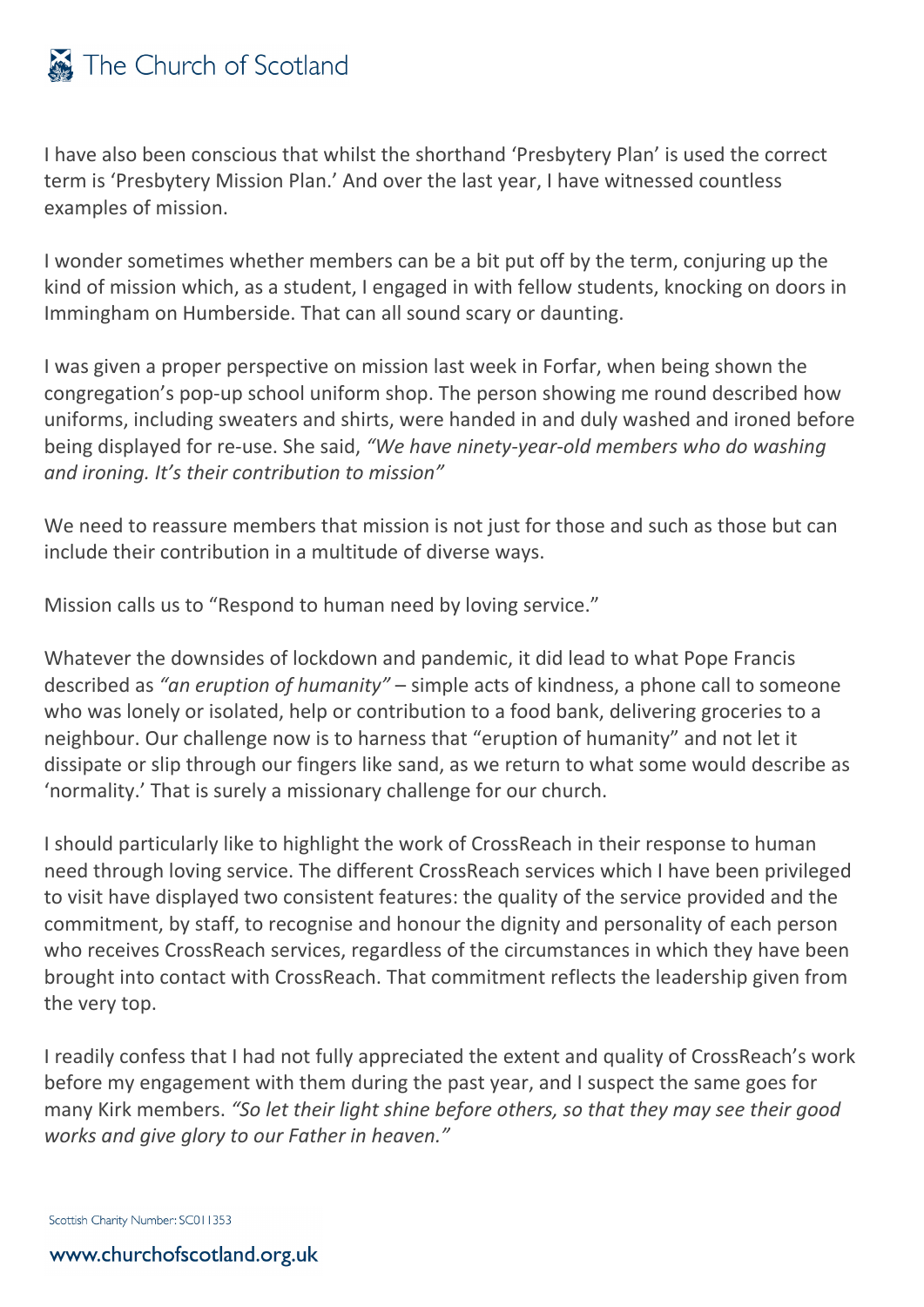## The Church of Scotland

In the last twelve weeks, we have been both shocked and called to respond in love by events in Ukraine.

Within hours of Russia's brutal and unprovoked invasion of Ukraine, individuals and congregations were calling to ask how they might help, both to welcome refugees arriving here in Scotland, and to aid those fleeing from their homes in Ukraine.

It is a reflection of the relationships built up with our partner churches in the area, over many years, that we were able to obtain prompt advice from them, and very soon an appeal was launched for funds to support the work of the Reformed Church in Transcarthapia, their Diaconal work and the Reformed Church in Hungary in meeting the huge pressures of helping refugees who were arriving, literally on their doorsteps. I should want to commend the remarkable response of individuals and congregations. To date, over £360,000 has been raised. It has been very much appreciated by our partners.

Earlier this week, I had the privilege of travelling to Hungary and Ukraine with Susan Brown and Ian Alexander to meet our brothers and sisters in these churches, both to express our solidarity with them and to see at first hand some of the remarkable work being undertaken. We also learned more about some of the refugee experiences. Among the activities we saw were a bakery where one baker makes over 750 loaves a day for distribution to refugees, a church college where accommodation has been provided for those fleeing from conflict. We heard about the food bank established by our colleagues in St Columba's Church of Scotland in Budapest to help meet the needs of refugees arriving in the city.

And in Transcarpathia, we saw projects such as after-school and kindergarten provision for Roma children, established well before the war – loving service to those in need in their community, continuing, despite all the increased pressures they are facing.

And we learned that they also want us to continue in prayer: not only prayers in support of their humanitarian efforts, but especially prayers for peace - a peace that will endure rooted in justice, reconciliation, and love.

Addressing needs following on from the unprovoked Russian invasion of Ukraine readily links into one of the other marks of mission: *To transform unjust structures of society, challenge violence and pursue peace and reconciliation.*

Throughout the past year, I have joined with other church leaders in calling for action from both governments to address poverty, especially child poverty. As a Church we must surely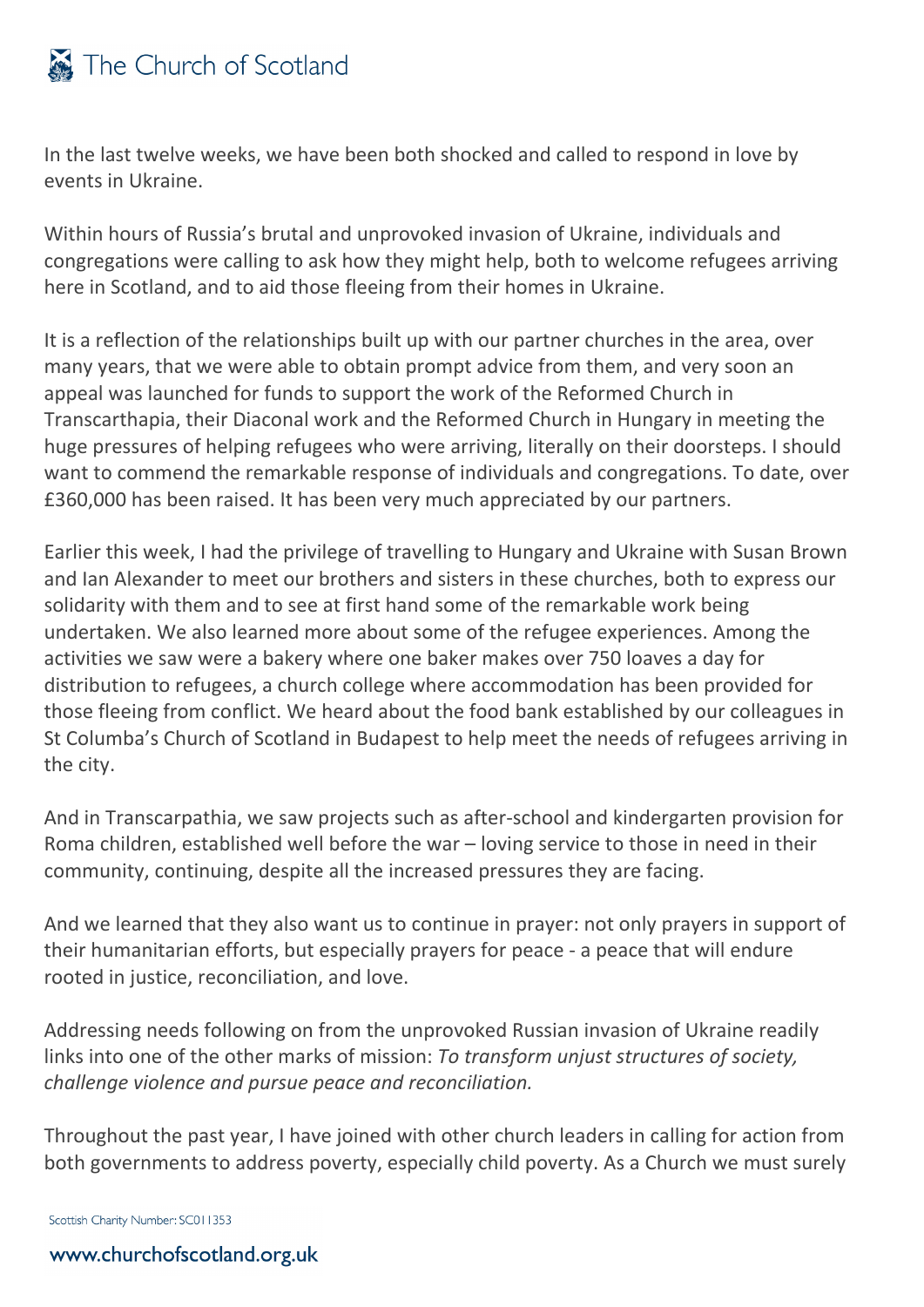## The Church of Scotland

continue to make our voice heard, speaking up for the most vulnerable as the increasing cost of living inevitably impacts on those most in need.

In recent months, at several points during the passage of the Nationality & Borders Bill I made representations to MPs and peers to support amendments which improved the Bill by bringing it in line with our international convention obligations, and which underlined our compassion and care for our common humanity, including amendments made to expand and protect family reunion rights.

And I readily spoke out against the government's proposal to transport asylum seekers to Rwanda. And I would also defend the Archbishop of Canterbury for his robust comments on the issue.

Having had a political role in my past, I do not buy in, in any way, to the argument that the Church should stay clear of politics. In many situations, silence can be deafening.

What can be more political than a call to feed the hungry, give water to the thirsty, to welcome the stranger, to care for the sick, to clothe the naked and visit those in prison? What I believe is not acceptable is to claim that God is on the side of one political party or another.

Abraham Lincoln is reported as saying that we should not invoke religion and the name of God by claiming God's blessing and endorsement for all our policies and practices - saying, in effect, that God is on our side. *"Rather,"* he said, "*we should pray and worry earnestly whether we are on God's side."*

Increasingly the issue as to how we treat strangers and those seeking our help is to the fore. Let our prayer be that those in government, those making decisions will pray and worry earnestly whether what they are proposing is on God side, on the side of Jesus, who as an infant had to flee to escape violence and oppression. On the side of Jesus, who says, "I was a stranger and you welcomed me."

We also have a mission to strive to protect the integrity of creation. COP 26 in Glasgow provided an opportunity to proclaim our commitment to nurture and protect a creation which God saw was good, and to seek climate justice for those countries and communities almost invariably among the world's poorest - who have already experienced destructive severe weather events and need practical and financial support to build the infrastructure to protect them from future ones. Care for creation and loving and helping our global neighbours in need are faith issues, and if the march for climate justice on the middle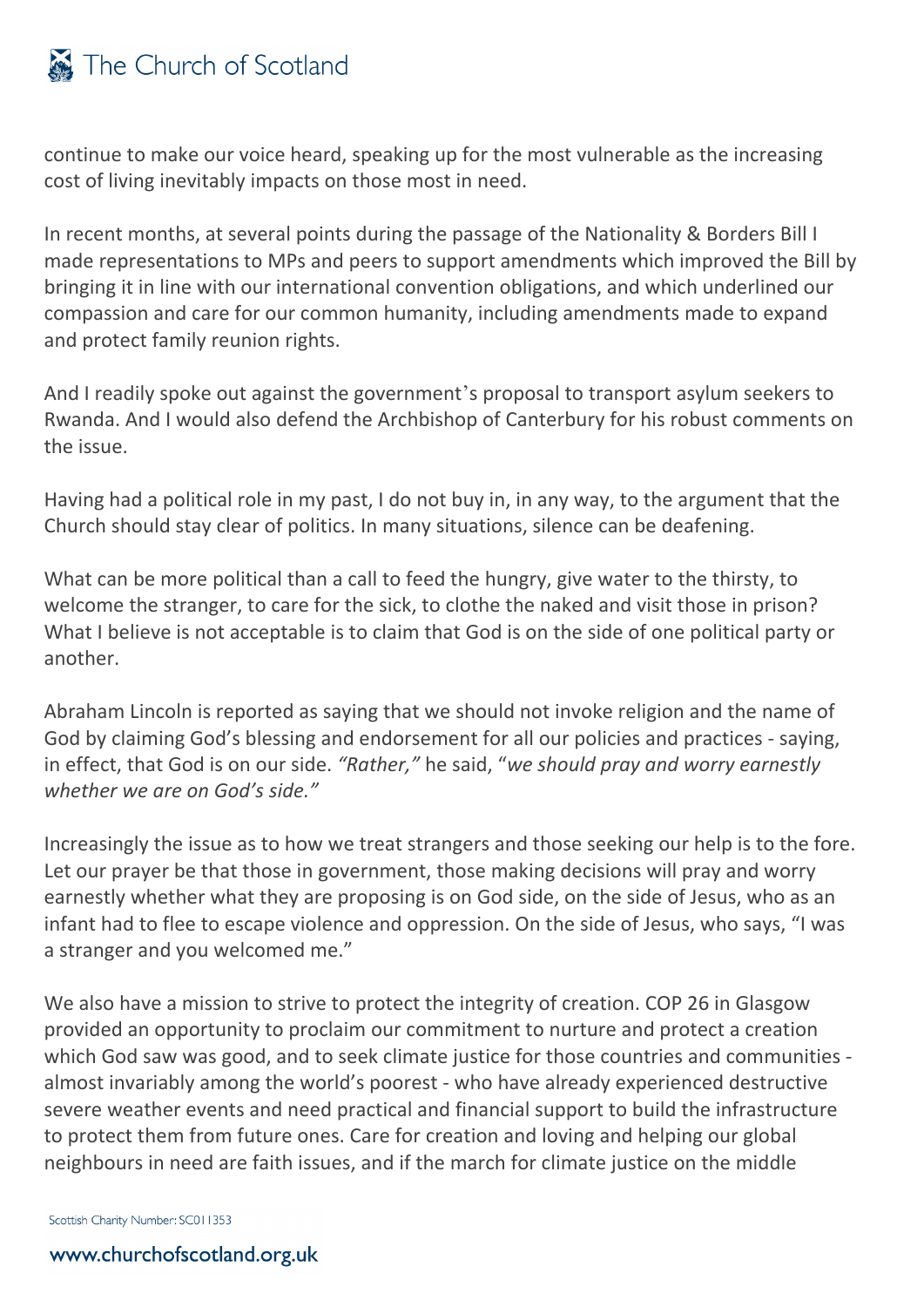

Saturday of COP was the wettest I got during the last year, it was also uplifting to join so many from other denominations and across the inter-faith community making our voices heard.

The outcome of the COP, predictably, fell short of what we wanted and what is needed. Conferences may involve negotiations, but the science on climate change is not negotiable; so the alliances made must continue to hold to account world leaders for the promises which they did make and to keep pressing for further necessary action if our children and grandchildren are to enjoy a sustainable future.

Although there is no hierarchy among the marks of mission, the mission 'to proclaim the Good News of the Kingdom' and 'teach, baptise, and nurture new believers' are obviously of crucial importance.

In proclaiming the Good News of the Kingdom in our land of Scotland, I was encouraged during the year by the strength of fellowship and common purpose among the members of the Scottish Church Leaders' Forum. I was pleased to sign on the Assembly's behalf, the St Andrew Declaration with the Scottish Episcopal Church and humbled to play some part in taking forward the Declaration of Friendship with the Scottish Catholic Bishops' Conference which Assembly will be invited to endorse on Monday. Unity is not uniformity, but whenever we can love one another, be seen to love one another and speak with one voice – that surely must strengthen our witness to message of the Gospel in our land.

Let us recall what my predecessor, Martin Fair said when he stood here a year ago,

"*The sooner we sort the structures, the sooner we can get to what really matters – proclaiming the Good News of the Kingdom."*

Sorting the structures is not pain free. We need to acknowledge the hurt and seek to heal. But during the year, I have not only been encouraged by witnessing many examples of congregations embracing mission, looking outwards into their communities, but I have also found inspiration in a book referenced by John Chalmers at a Staff Open Forum meeting, "*Joining God, Remaking Church, Changing the World"* by an American pastor, Alan J Roxburgh.

Although writing from a North American perspective, Roxburgh takes as his starting point what he describes as the 'unravelling of the Euro-tribal churches' – a familiar story of declining numbers, ageing congregations and strategy plans which never quite succeed in reversing the trend.